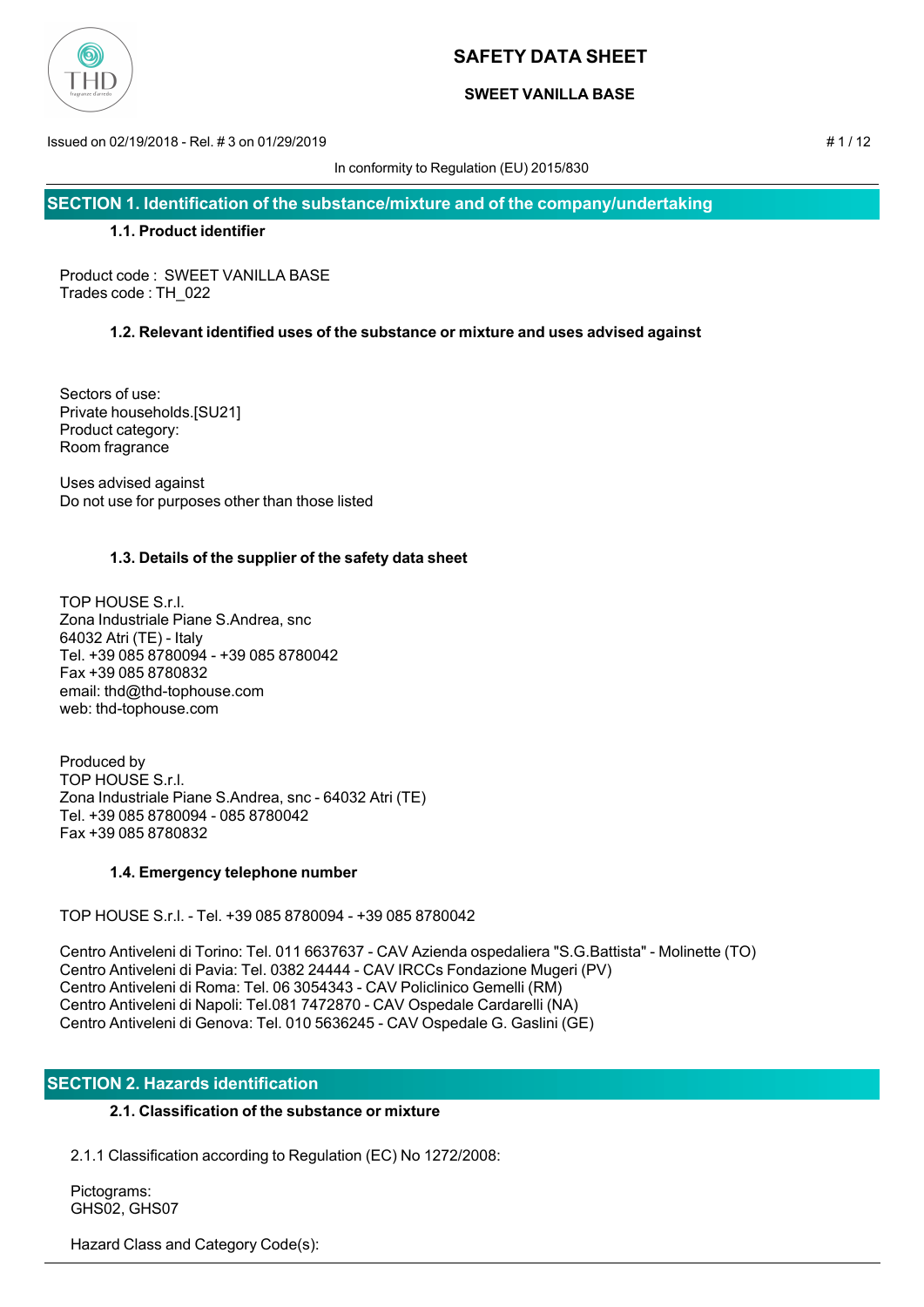### **SWEET VANILLA BASE**

Issued on 02/19/2018 - Rel. # 3 on 01/29/2019 **# 2 / 12** and a set of the set of the set of the set of the set of the set of the set of the set of the set of the set of the set of the set of the set of the set of the set o

In conformity to Regulation (EU) 2015/830

Flam. Liq. 2, Eye Irrit. 2

 Hazard statement Code(s): H225 - Highly flammable liquid and vapour. H319 - Causes serious eye irritation.

 The product easy inflames if subordinate to an ignition source. If brought into contact with eyes, the product, causes significant irritations which may last for more than 24 hours.

### **2.2. Label elements**

Labelling according to Regulation (EC) No 1272/2008:

Pictogram, Signal Word Code(s): GHS02, GHS07 - Danger

Hazard statement Code(s): H225 - Highly flammable liquid and vapour. H319 - Causes serious eye irritation.

Supplemental Hazard statement Code(s):

EUH208 - Contains D-limonene, Cinnamyl alcohol, etile metilefeniglicidate. May produce an allergic reaction.

Precautionary statements:

General

P101 - If medical advice is needed, have product container or label at hand.

P102 - Keep out of reach of children.

Prevention

P210 - Keep away from heat, hot surfaces, sparks, open flames and other ignition sources. No smoking.

P233 - Keep container tightly closed.

Response

 P305+P351+P338 - IF IN EYES: Rinse cautiously with water for several minutes. Remove contact lenses, if present and easy to do. Continue rinsing.

P337+P313 - If eye irritation persists: Get medical advice/attention.

Storage

P403+P235 - Store in a well-ventilated place. Keep cool.

Disposal

P501 - Dispose of contents/container according to local law.

Contains:

isotridecet, D-limonene , Cinnamyl alcohol, etile metilefeniglicidate

### **2.3. Other hazards**

The substance / mixture NOT contains substances PBT/vPvB according to Regulation (EC) No 1907/2006, Annex XIII

No information on other hazards Packaging to be fitted with a tactile warning

### **SECTION 3. Composition/information on ingredients**

**3.1 Substances**

Irrilevant



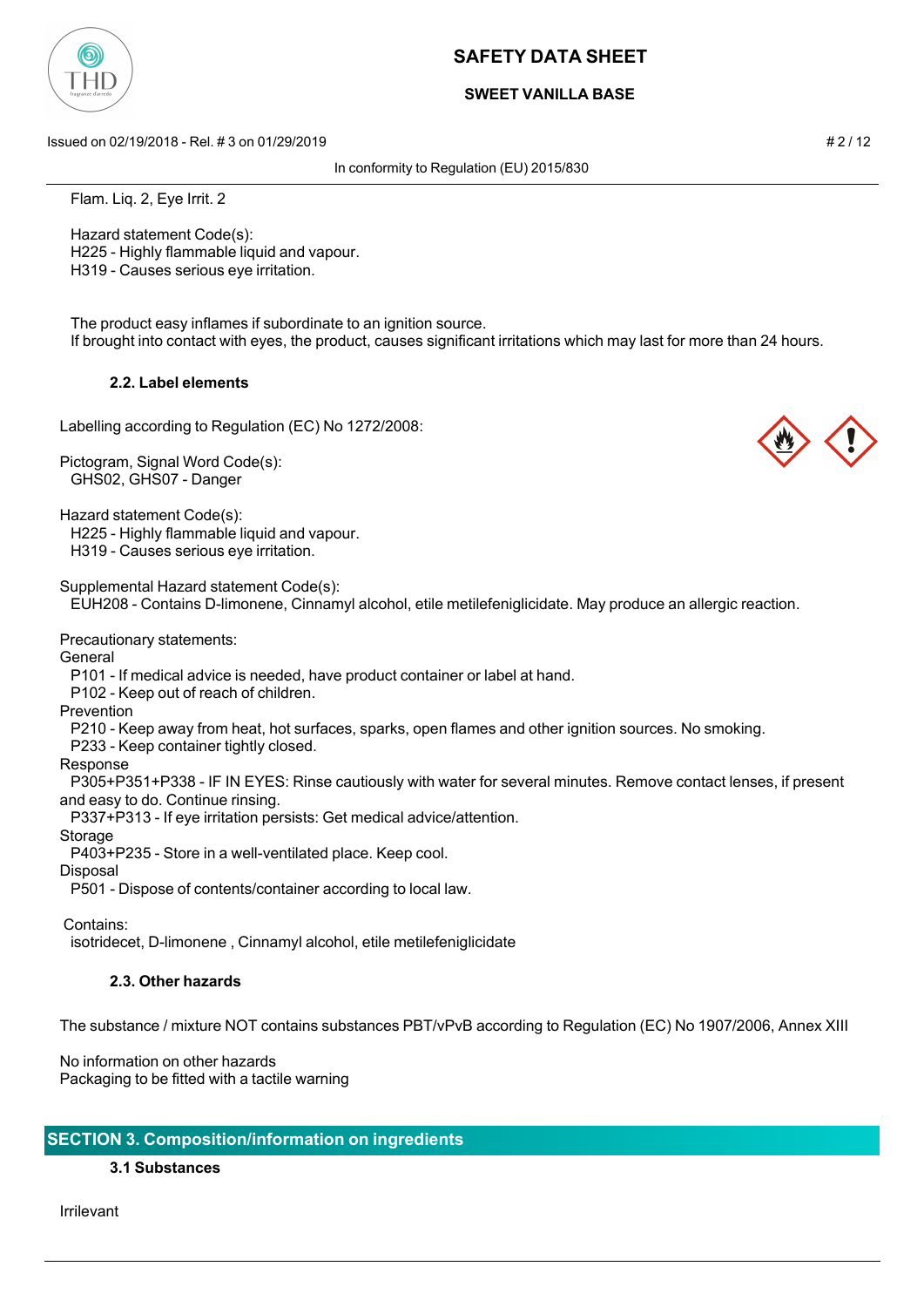

### **SWEET VANILLA BASE**

Issued on 02/19/2018 - Rel. # 3 on 01/29/2019 **# 3/12** and a set of the set of the set of the set of the set of the set of the set of the set of the set of the set of the set of the set of the set of the set of the set of

#### In conformity to Regulation (EU) 2015/830

#### **3.2 Mixtures**

Refer to paragraph 16 for full text of hazard statements

| Substance                                                                                                   | <b>Concentration</b> | <b>Classification</b>                                                                                                      | Index        | <b>CAS</b> | <b>EINECS</b> | <b>REACh</b>              |
|-------------------------------------------------------------------------------------------------------------|----------------------|----------------------------------------------------------------------------------------------------------------------------|--------------|------------|---------------|---------------------------|
| <b>MMB</b><br>(3-Methoxy-3-Methyl-1-Butanol)                                                                | $> 5 \le 10\%$       | Eye Irrit. 2, H319                                                                                                         |              | 56539-66-3 | 260-252-4     | 01-2119976<br>333-33-**** |
| Dipropilene glicol metile etere<br>substance for which there are<br>Community workplace exposure<br>llimits | $> 5 \le 10\%$       |                                                                                                                            |              | 34590-94-8 | 252-104-2     | 01-2119450<br>011-60-00   |
| propan-2-ol                                                                                                 | $> 1 \le 5\%$        | Flam. Liq. 2, H225;<br>Eye Irrit. 2, H319;<br>STOT SE 3, H336                                                              | 603-117-00-0 | 67-63-0    | 200-661-7     |                           |
| isotridecet                                                                                                 | $> 1 < 3\%$          | Acute Tox. 4, H302;<br>Eye Dam. 1, H318                                                                                    |              | 9043-30-5  |               |                           |
| Allil esanoate                                                                                              | $> 0.1 \le 1\%$      | Acute Tox. 3, H301;<br>Acute Tox. 3, H311;<br>Acute Tox. 3, H331;<br>Aquatic Acute 1,<br>H400; Aquatic<br>Chronic 3, H412  |              | 123-68-2   | 204-642-4     |                           |
| <b>ID-limonene</b>                                                                                          | $> 0, 1 < 1\%$       | Flam. Liq. 3, H226;<br>Skin Irrit. 2, H315;<br>Skin Sens. 1, H317;<br>Aquatic Acute 1,<br>H400; Aquatic<br>Chronic 1, H410 | 601-029-00-7 | 5989-27-5  | 205-341-0     |                           |
| Cinnamyl alcohol                                                                                            | $> 0.1 < 1\%$        | Acute Tox. 4, H302;<br>Skin Sens. 1, H317;<br>Eye Irrit. 2, H319                                                           |              | 104-54-1   |               |                           |
| etile metilefeniglicidate                                                                                   | $> 0.1 < 1\%$        | Skin Sens. 1B, H317;<br>Aquatic Chronic 2,<br>H411                                                                         |              | 77-83-8    | 201-061-8     |                           |

#### **Fractionated global values**

| H <sub>225</sub> | $= 82,00$ | H319             | $= 10.25$ | H336             | $= 4.10$ | H302              | $= 2.10$ |
|------------------|-----------|------------------|-----------|------------------|----------|-------------------|----------|
| H318             | $= 1.05$  | H411             | $= 0.45$  | H <sub>226</sub> | $= 0.30$ | H315              | $= 0.15$ |
| H317             | $= 0.45$  | H400             | $= 0.30$  | H410             | $= 0.15$ | H <sub>3</sub> 11 | $= 0.15$ |
| H331             | $= 0.15$  | H <sub>301</sub> | $= 0.15$  | H412             | $= 0.15$ |                   |          |

### **SECTION 4. First aid measures**

#### **4.1. Description of first aid measures**

Inhalation:

 Air the area. Move immediately the contaminated patient from the area and keep him at rest in a well ventilated area. If you feel unwell seek medical advice.

Direct contact with skin (of the pure product).:

Take contaminated clothing Immediately off.

 Wash immediately with plenty of running water and possibly with soap, the areas of the body that have, or are only suspected to have, come in contact with the product.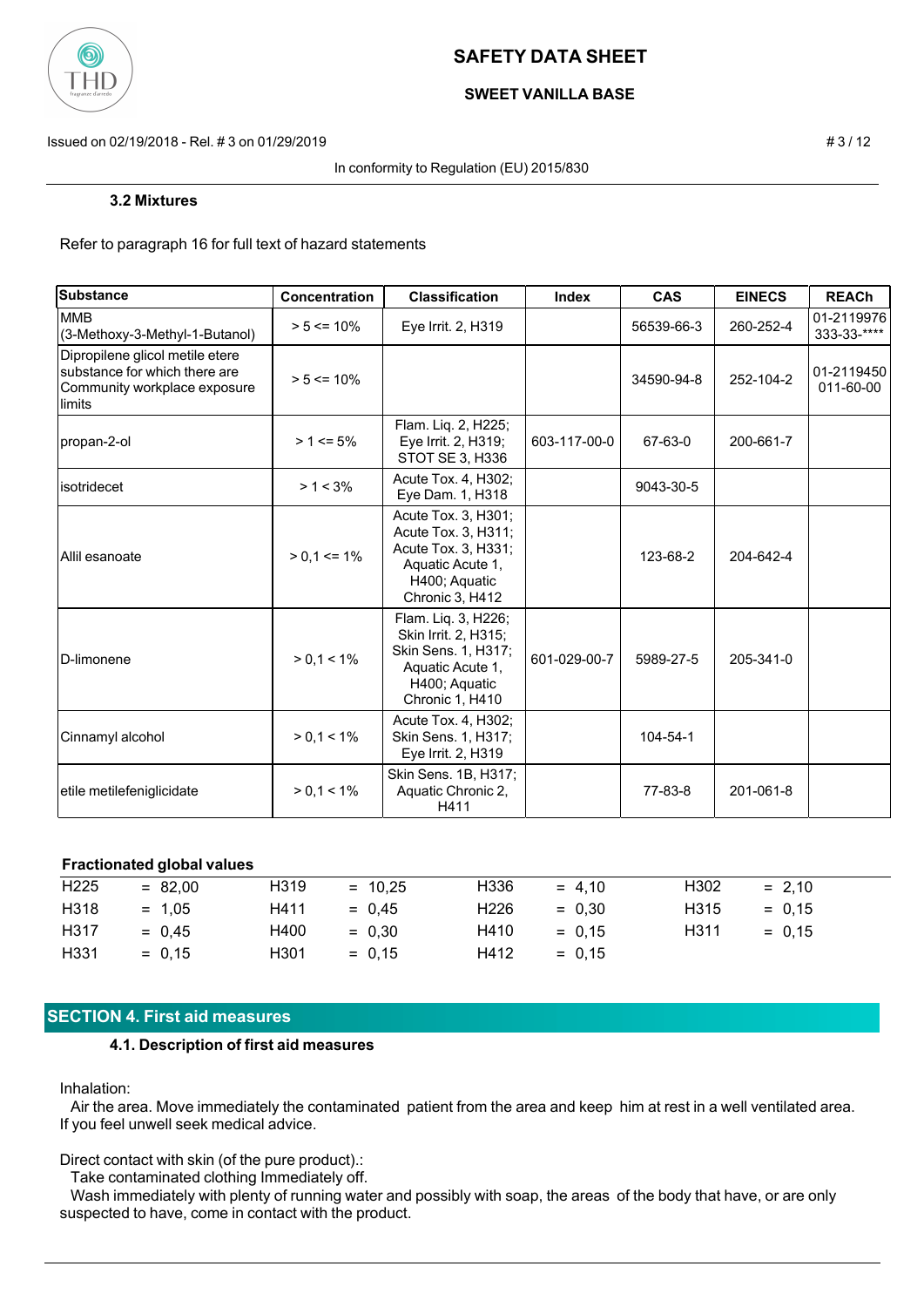

### **SWEET VANILLA BASE**

Issued on 02/19/2018 - Rel. # 3 on 01/29/2019 # 4 / 12

In conformity to Regulation (EU) 2015/830

Direct contact with eyes (of the pure product).:

 Wash immediately and thoroughly with running water, keeping eyelids open for at least 10 minutes, then protect your eyes with a dry sterile gauze. Seek medical advice immediately

Ingestion:

Not hazardous. It's possible to give activated charcoal in water or liquid paraffin medicine

### **4.2. Most important symptoms and effects, both acute and delayed**

No data available.

### **4.3. Indication of any immediate medical attention and special treatment needed**

If eye irritation persists: Get medical advice/attention. If medical advice is needed, have product container or label at hand.

## **SECTION 5. Firefighting measures**

#### **5.1. Extinguishing media**

Advised extinguishing agents: CO2 or dry powder extinguisher

Extinguishing means to avoid:

Water jets. Use water jets only to cool the surfaces of the containers exposed to fire.

### **5.2. Special hazards arising from the substance or mixture**

No data available.

### **5.3. Advice for firefighters**

Use protection for the breathing apparatus

Safety helmet and full protective suit.

The spray water can be used to protect the people involved in the extinction

 You may also use selfrespirator, especially when working in confined and poorly ventilated area and if you use halogenated extinguishers (Halon 1211 fluobrene, Solkan 123, NAF, etc...)

Keep containers cool with water spray

## **SECTION 6. Accidental release measures**

### **6.1. Personal precautions, protective equipment and emergency procedures**

6.1.1 For non-emergency personnel: Leave the area surrounding the spill or release. Do not smoke Wear gloves and protective clothing

6.1.2 For emergency responders: Wear gloves and protective clothing. Eliminate all unguarded flames and possible sources of ignition. No smoking. Provision of sufficient ventilation. Evacuate the danger area and, in case, consult an expert.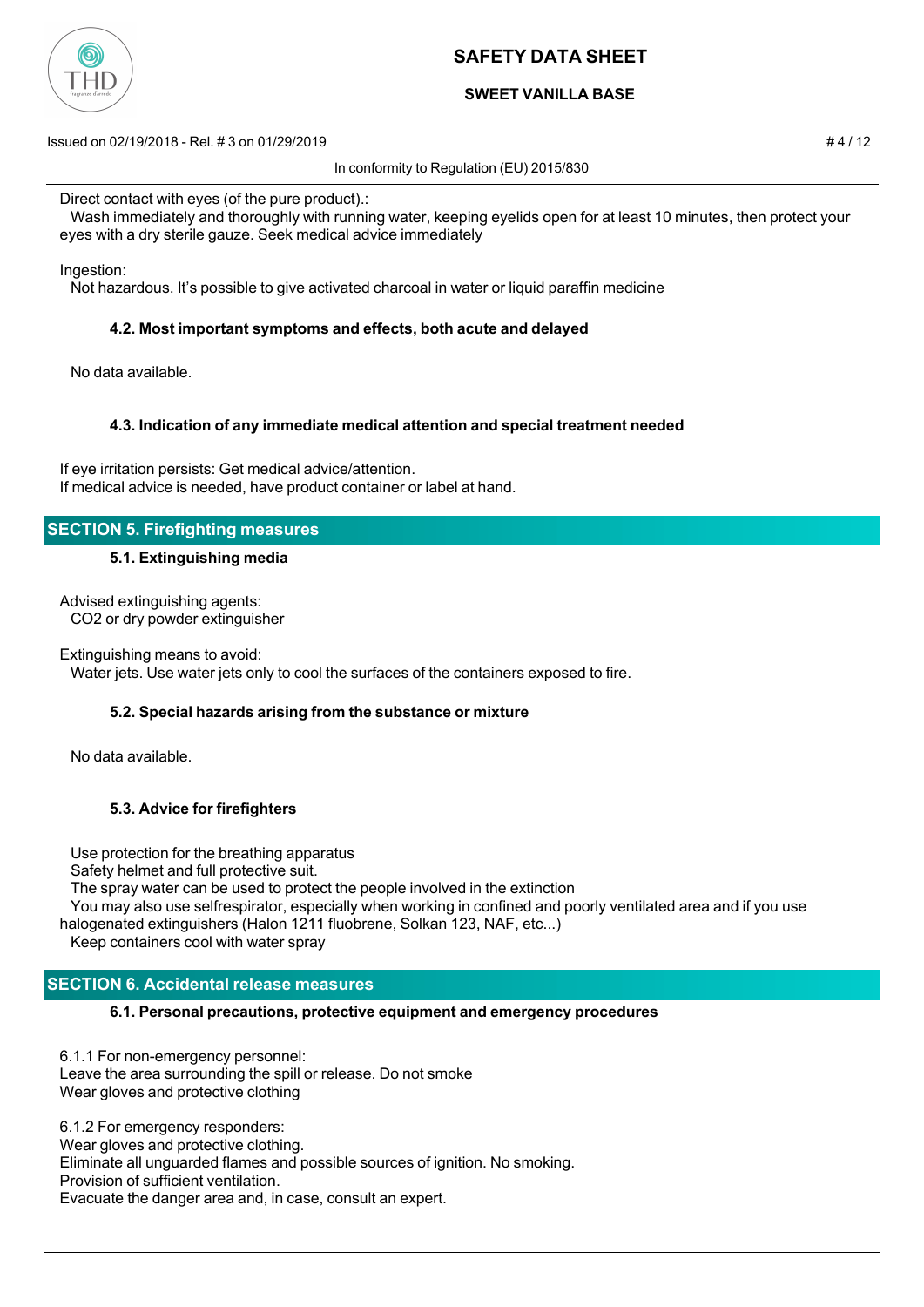

### **SWEET VANILLA BASE**

Issued on 02/19/2018 - Rel. # 3 on 01/29/2019 # 5 / 12

In conformity to Regulation (EU) 2015/830

#### **6.2. Environmental precautions**

Contain spill with earth or sand.

 If the product has entered a watercourse in sewers or has contaminated soil or vegetation, notify it to the authorities. Discharge the remains in compliance with the regulations

### **6.3. Methods and material for containment and cleaning up**

6.3.1 For containment:

 Rapidly recover the product, wear a mask and protective clothing Recover the product for reuse, if possible, or for removal. Possibly absorb it with inert material. Prevent it from entering the sewer system.

 6.3.2 For cleaning up: After wiping up, wash with water the area and materials involved

 6.3.3 Other information: Nothing in particular.

### **6.4. Reference to other sections**

Refer to paragraphs 8 and 13 for more information

### **SECTION 7. Handling and storage**

### **7.1. Precautions for safe handling**

 Avoid contact and inhalation of vapors Do not smoke at work At work do not eat or drink. Wear protective gloves/protective clothing/eye protection/face protection. See also paragraph 8 below.

### **7.2. Conditions for safe storage, including any incompatibilities**

 Keep in original container closed tightly. Do not store in open or unlabeled containers. Keep containers upright and safe by avoiding the possibility of falls or collisions. Store in a cool place, away from sources of heat and `direct exposure of sunlight. Keep containers tightly closed. Always store in well ventilated areas. Never close the container tightly, leave a chance to vent Keep away from open flames, sparks and heat sources. Avoid direct sunlight exposure.

### **7.3. Specific end use(s)**

Private households: Handle with care. Store in a ventilated place away from heat sources. Keep container tightly closed.

### **SECTION 8. Exposure controls/personal protection**

### **8.1. Control parameters**

Dipropilene glicol metile etere \*\*\*\* Not translated \*\*\*\*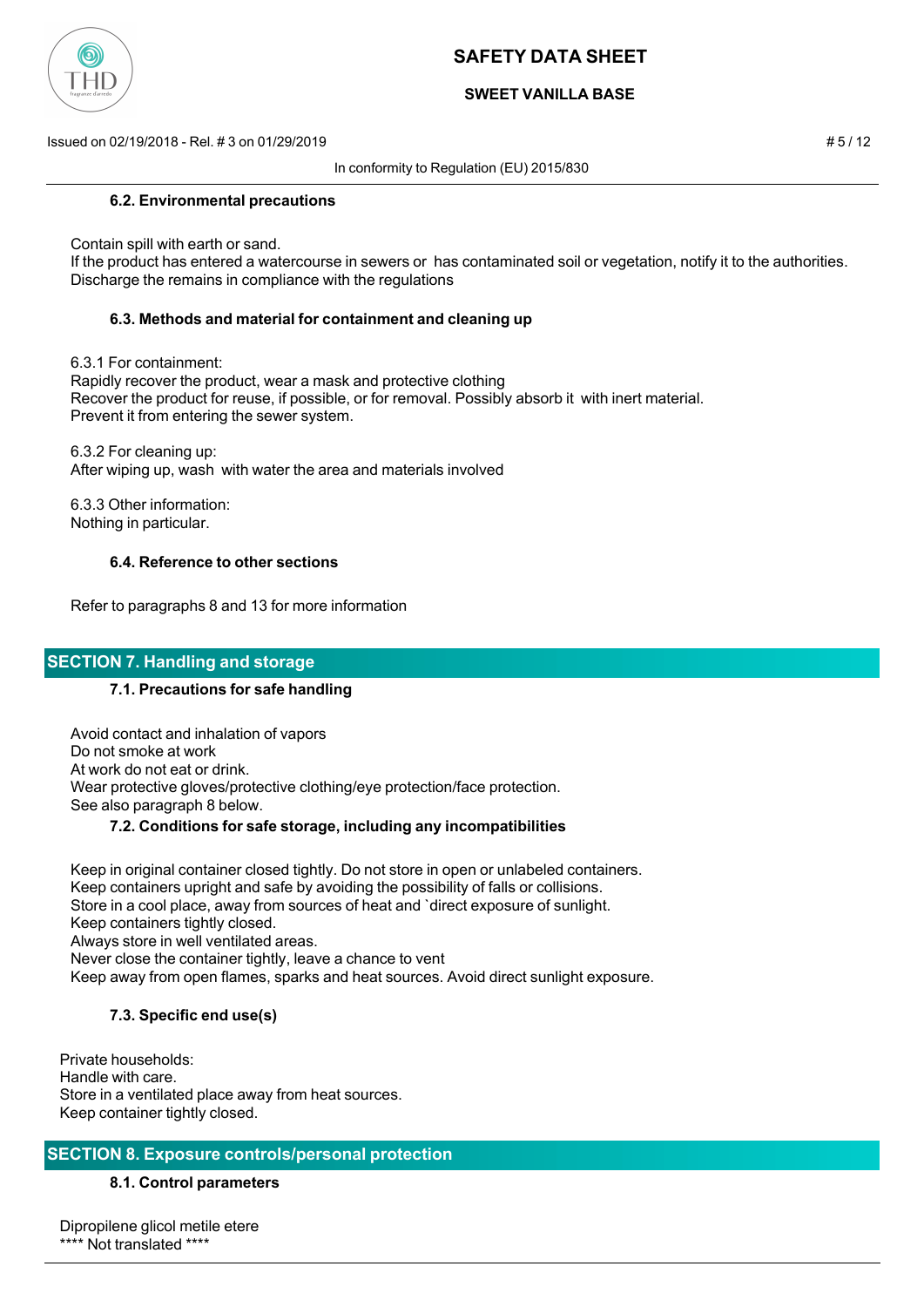

### **SWEET VANILLA BASE**

Issued on 02/19/2018 - Rel. # 3 on 01/29/2019 **# 6 / 12** and the state of the state of the state of the state of the state of the state of the state of the state of the state of the state of the state of the state of the s

In conformity to Regulation (EU) 2015/830

propan-2-ol:

TLV: TWA 200 ppm 400 ppm as STEL A4 (not classifiable as a human carcinogen); (ACGIH 2004). MAK: 200 ppm 500 mg/m peak limitation Category: II (2); Risk group for pregnancy: C; (DFG 2004).

D-limonene:

MAK: 20 ppm mg/m 110 skin sensitization (Sh); Peak limitation category: II (2); Risk group for pregnancy: C; (DFG 2005).

### **8.2. Exposure controls**

Appropriate engineering controls: Private households: No specific control required.

Individual protection measures:

 (a) Eye / face protection Not needed for normal use.

(b) Skin protection

 (i) Hand protection Not needed for normal use.

 (ii) Other Wear normal work clothing.

 (c) Respiratory protection Not needed for normal use.

 (d) Thermal hazards No hazard to report

Environmental exposure controls: Related to contained substances: D-limonene: Do not let this chemical contaminates the environment.

## **SECTION 9. Physical and chemical properties**

**9.1. Information on basic physical and chemical properties**

| <b>Physical and chemical properties</b> | Value           | Determination method |
|-----------------------------------------|-----------------|----------------------|
| Appearance                              | Liquid, clear.  |                      |
| Odour                                   | Vanilla         |                      |
| <b>Odour threshold</b>                  | Inot determined |                      |
| <b>I</b> pH                             | 7,2             | IEPA 150.1 1982      |
| Melting point/freezing point            | Inot determined |                      |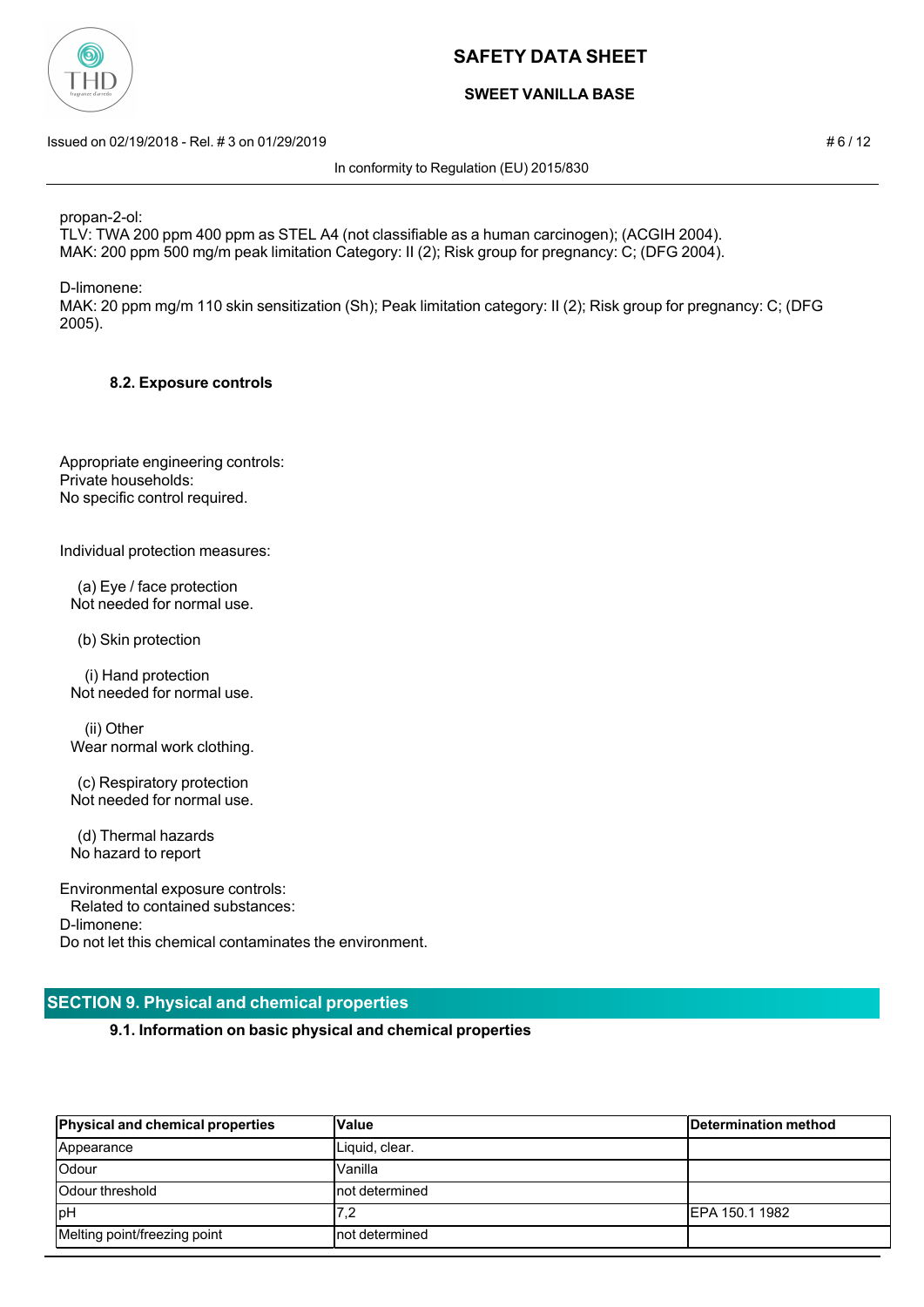

## **SWEET VANILLA BASE**

Issued on 02/19/2018 - Rel. # 3 on 01/29/2019 # 7 / 12

#### In conformity to Regulation (EU) 2015/830

| Physical and chemical properties             | Value                                   | Determination method |
|----------------------------------------------|-----------------------------------------|----------------------|
| Initial boiling point and boiling range      | $86^{\circ}$ C                          | Phisical             |
| Flash point                                  | $14^{\circ}$ C                          | ASTM D 93 (2006)     |
| Evaporation rate                             | not determined                          |                      |
| Flammability (solid, gas)                    | not determined                          |                      |
| Upper/lower flammability or explosive limits | not determined                          |                      |
| Vapour pressure                              | not determined                          |                      |
| Vapour density                               | not determined                          |                      |
| Relative density                             | 0,821 kg/l                              | ASTM D1298-12b(2017) |
| Solubility(ies)                              | not determined                          |                      |
| Water solubility                             | not determined                          |                      |
| Partition coefficient: n-octanol/water       | not determined                          |                      |
| Auto-ignition temperature                    | not determined                          |                      |
| Decomposition temperature                    | not determined                          |                      |
| Viscosity                                    | Cinematica: 6,9 mm2/s Dinamica: 5,66 cP | <b>ASTM D445-18</b>  |
| <b>Explosive properties</b>                  | not determined                          |                      |
| Oxidising properties                         | not determined                          |                      |

### **9.2. Other information**

No data available.

# **SECTION 10. Stability and reactivity**

### **10.1. Reactivity**

No reactivity hazards

### **10.2. Chemical stability**

No hazardous reaction when handled and stored according to provisions.

#### **10.3. Possibility of hazardous reactions**

There are no hazardous reactions

#### **10.4. Conditions to avoid**

 Avoid contact with combustible materials. The product could catch fire. heat, open flames, sparks or hot surfaces.

### **10.5. Incompatible materials**

Nothing in particular.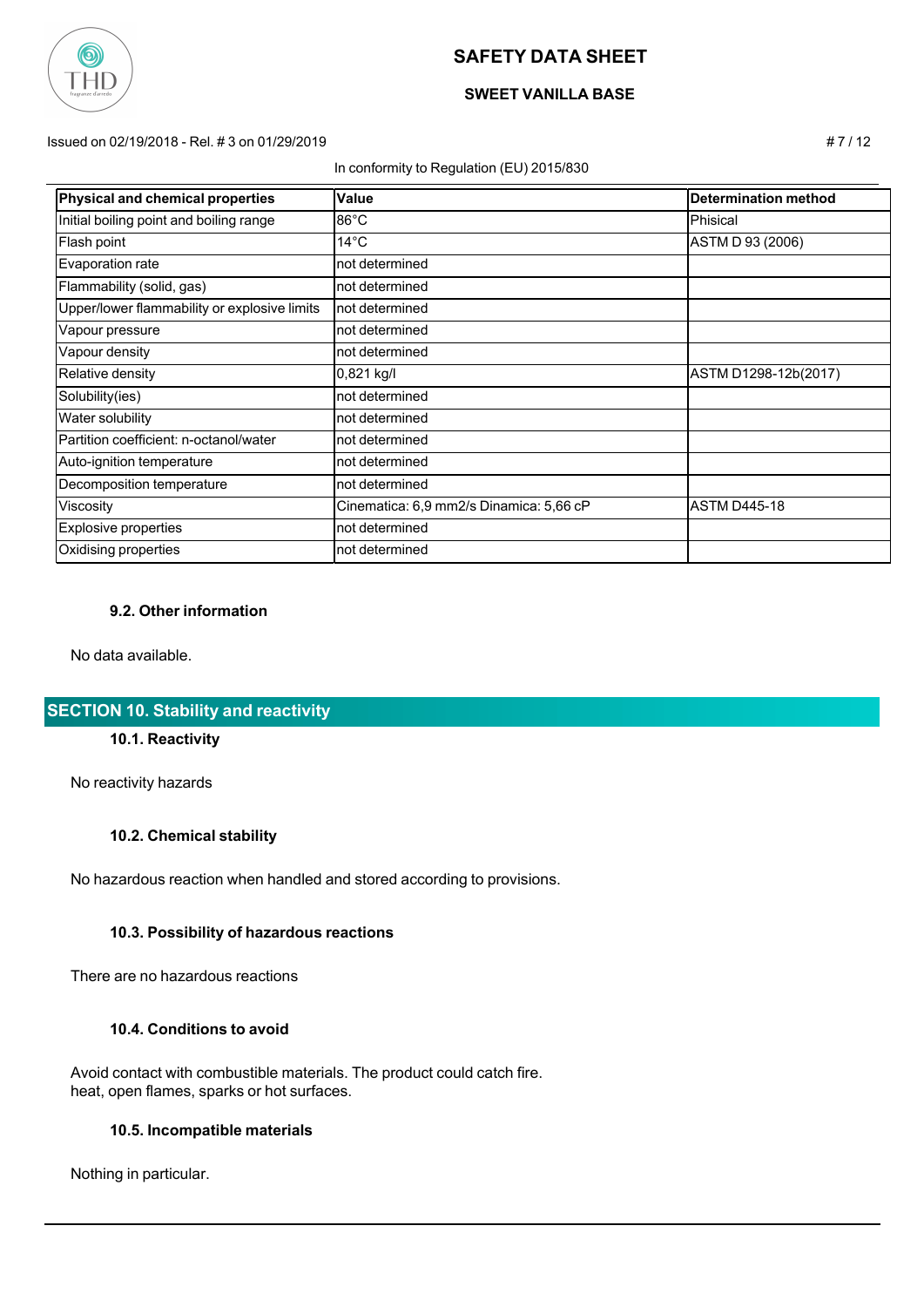

### **SWEET VANILLA BASE**

Issued on 02/19/2018 - Rel. # 3 on 01/29/2019 # 8 / 12

In conformity to Regulation (EU) 2015/830

#### **10.6. Hazardous decomposition products**

Does not decompose when used for intended uses.

## **SECTION 11. Toxicological information**

#### **11.1. Information on toxicological effects**

 $ATE(mix)$  oral = 17.543,9 mg/kg ATE(mix) dermal = 200.000,0 mg/kg

 $ATE(mix)$  inhal = 2.000,0 mg/l/4 h

(a) acute toxicity: based on available data, the classification criteria are not met

(b) skin corrosion/irritationbased on available data, the classification criteria are not met

 (c) serious eye damage/irritation: If brought into contact with eyes, the product, causes significant irritations which may last for more than 24 hours.

(d) respiratory or skin sensitization: based on available data, the classification criteria are not met

(e) germ cell mutagenicity: based on available data, the classification criteria are not met

(f) carcinogenicity: based on available data, the classification criteria are not met

(g) reproductive toxicity: based on available data, the classification criteria are not met

 (h) specific target organ toxicity (STOT) single exposure: based on available data, the classification criteria are not met

 (i) specific target organ toxicity (STOT) repeated exposurebased on available data, the classification criteria are not met

(j) aspiration hazard: based on available data, the classification criteria are not met

Related to contained substances:

propan-2-ol:

Routes of exposure: the substance can be absorbed into the body by inhalation of its vapour.

INHALATION RISK: A harmful contamination of air sar reached quite slowly due to evaporation of the substance at 20 C; However, for spraying or scattering, much more quickly.

Effects of short-term exposure: the substance is irritating to eyes and respiratory tract pu substance determining effects on the central nervous system, causing depression. Exposure far above the OEL pu lead to unconsciousness. Effects of long-term or repeated: liquid degreasing characteristics.

Acute hazards/symptoms INHALATION cough. Vertigo. Drowsiness. Headache. Sore throat. See If Swallowed. SKIN dry skin.

EYE Redness.

SWALLOWED, abdominal pain. Respiratory difficulties. Nausea. A State of unconsciousness. Vomiting. (Further see inhalation).

N O T E The use of alcoholic beverages enhances the harmful effect.

LD50 (rat) Oral (mg/kg body weight) = 2100 LD50 Dermal (rat or rabbit) (mg/kg body weight) = 2100

D-limonene:

INHALATION RISK: can not be given any indication about the speed with which it reaches a harmful contamination in the air due to evaporation of the substance at 20 C.

Effects of short-term exposure: the substance is irritating to the skin and mildly irritating to eyes effects of REPEATED EXPOSURE or long-term repeated or prolonged contact may cause skin sensitization acute hazards/symptoms SKIN Redness. Pain.

Redness EYES

**SECTION 12. Ecological information**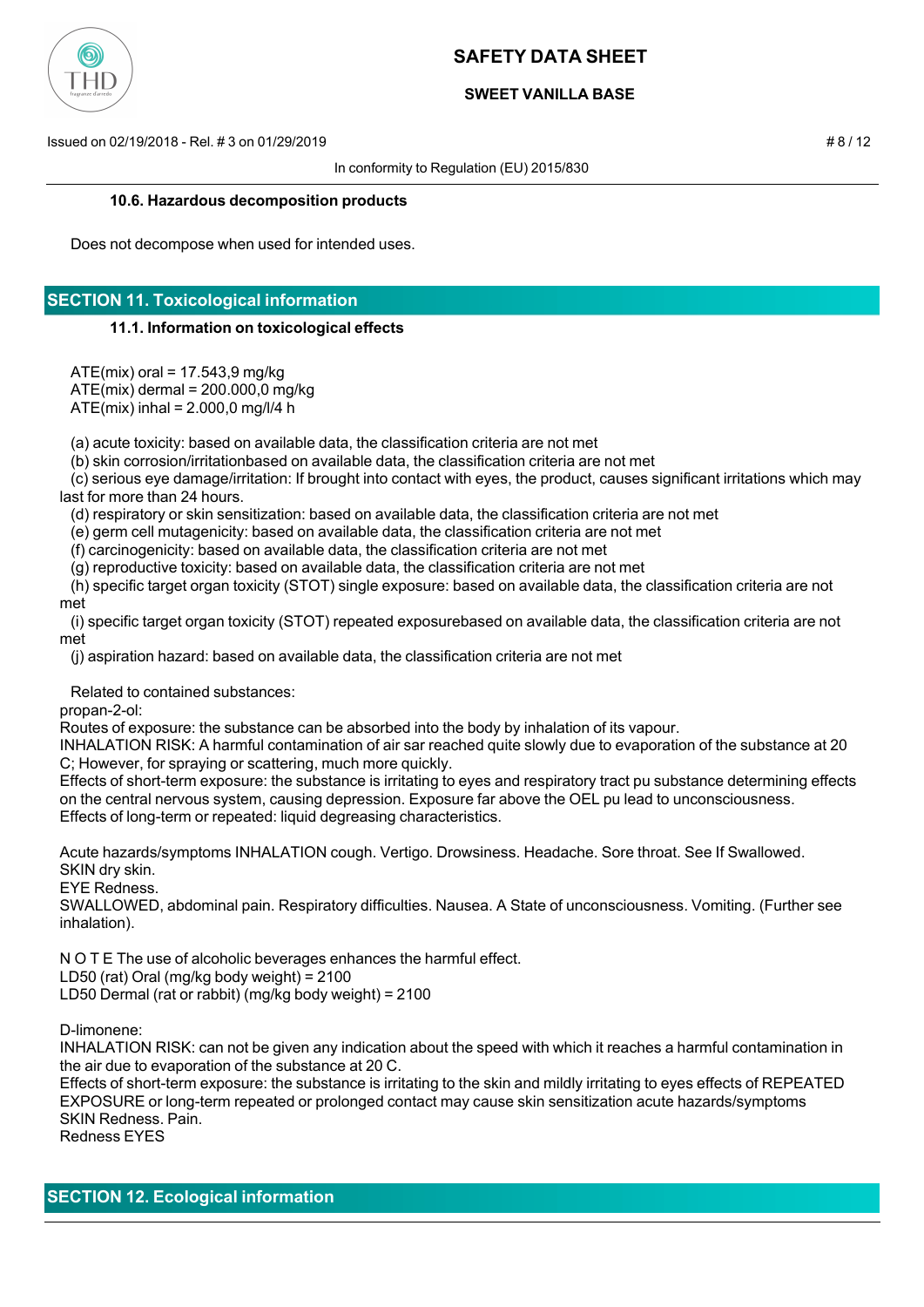

### **SWEET VANILLA BASE**

Issued on 02/19/2018 - Rel. # 3 on 01/29/2019 **# 9 / 12** and a set of the set of the set of the set of the set of the set of the set of the set of the set of the set of the set of the set of the set of the set of the set o

In conformity to Regulation (EU) 2015/830

### **12.1. Toxicity**

 Related to contained substances: D-limonene: The substance is very toxic to aquatic organisms.

Use according to good working practices to avoid pollution into the environment.

### **12.2. Persistence and degradability**

No data available.

### **12.3. Bioaccumulative potential**

 Related to contained substances: D-limonene: Possible bioaccumulation of this chemical in fish.

#### **12.4. Mobility in soil**

 Related to contained substances: propan-2-ol: The pi product water and light fully miscible in 20 C. Is lost by evaporation within one day. Large volumes can penetrate into the soil and contaminate groundwater.

### **12.5. Results of PBT and vPvB assessment**

The substance / mixture NOT contains substances PBT/vPvB according to Regulation (EC) No 1907/2006, Annex XIII

### **12.6. Other adverse effects**

No adverse effects

### **SECTION 13. Disposal considerations**

#### **13.1. Waste treatment methods**

 Do not reuse empty containers. Dispose of them in accordance with the regulations in force. Any remaining product should be disposed of according to applicable regulations by addressing to authorized companies. Recover if possible. Send to authorized discharge plants or for incineration under controlled conditions. Operate according to local and National rules in force

### **SECTION 14. Transport information**

### **14.1. UN number**

ADR/RID/IMDG/ICAO-IATA: 1266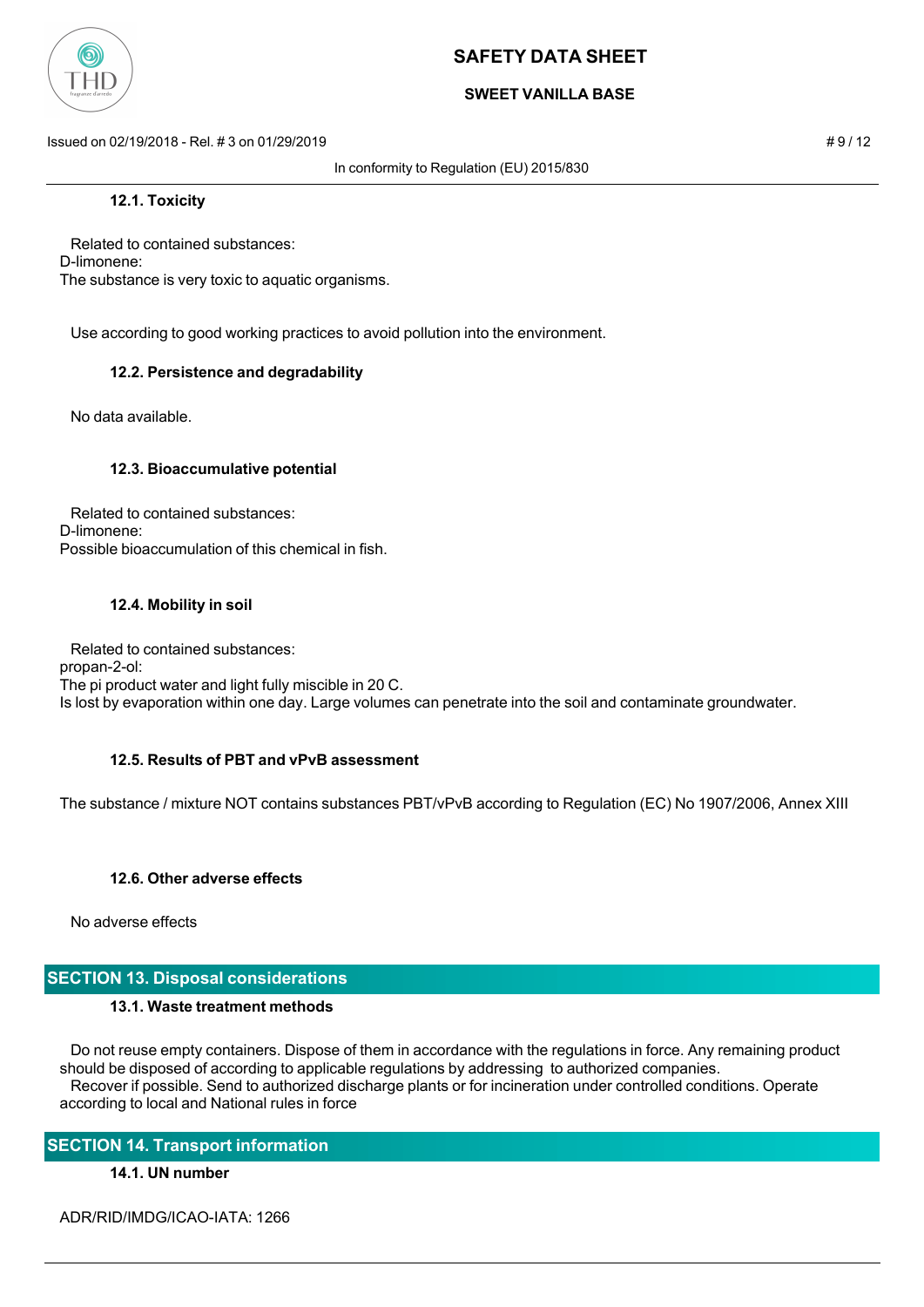

## **SWEET VANILLA BASE**

Issued on 02/19/2018 - Rel. # 3 on 01/29/2019 # 10 / 12

In conformity to Regulation (EU) 2015/830

ADR exemption because compliance with the following characteristics: Combination packagings: per inner packaging 5 L per package 30 Kg Inner packagings placed in skrink-wrapped or stretch-wrapped trays: per inner packaging 5 L per package 20 Kg

### **14.2. UN proper shipping name**

ADR/RID/IMDG: PRODOTTI PER PROFUMERIA contenenti solventi infiammabili ADR/RID/IMDG: PERFUMERY PRODUCTS with flammable solvents ICAO-IATA: PERFUMERY PRODUCTS with flammable solvents

### **14.3. Transport hazard class(es)**

ADR/RID/IMDG/ICAO-IATA: Class : 3 ADR/RID/IMDG/ICAO-IATA: Label : Limited quantities ADR: Tunnel restriction code : D/E ADR/RID/IMDG/ICAO-IATA: Limited quantities : 5 L IMDG - EmS : F-E, S-D

### **14.4. Packing group**

ADR/RID/IMDG/ICAO-IATA: III

### **14.5. Environmental hazards**

ADR/RID/ICAO-IATA: Product is not environmentally hazardous IMDG: Marine polluting agent : Not

### **14.6. Special precautions for user**

The transport must be carried out by authorised vehicles carrying dangerous goods in accordance with the requirements of the current edition of the agreement and the provisions A.D.R national regulations. The transport must be carried out in the original packaging and in packages that are made from materials resistant to the content and not likely to generate with this dangerous reactions. Employees to the loading and unloading of dangerous goods have received proper training on the risks presented by prepared and on possible procedures to be taken in the event of emergency situations

## **14.7. Transport in bulk according to Annex II of MARPOL73/78 and the IBC Code**

It is not intended to carry bulk

## **SECTION 15. Regulatory information**

**15.1. Safety, health and environmental regulations/legislation specific for the substance or mixture**

Seveso category: P5c - FLAMMABLE LIQUIDS

REGULATION (EU) No 1357/2014 - waste: HP3 - Flammable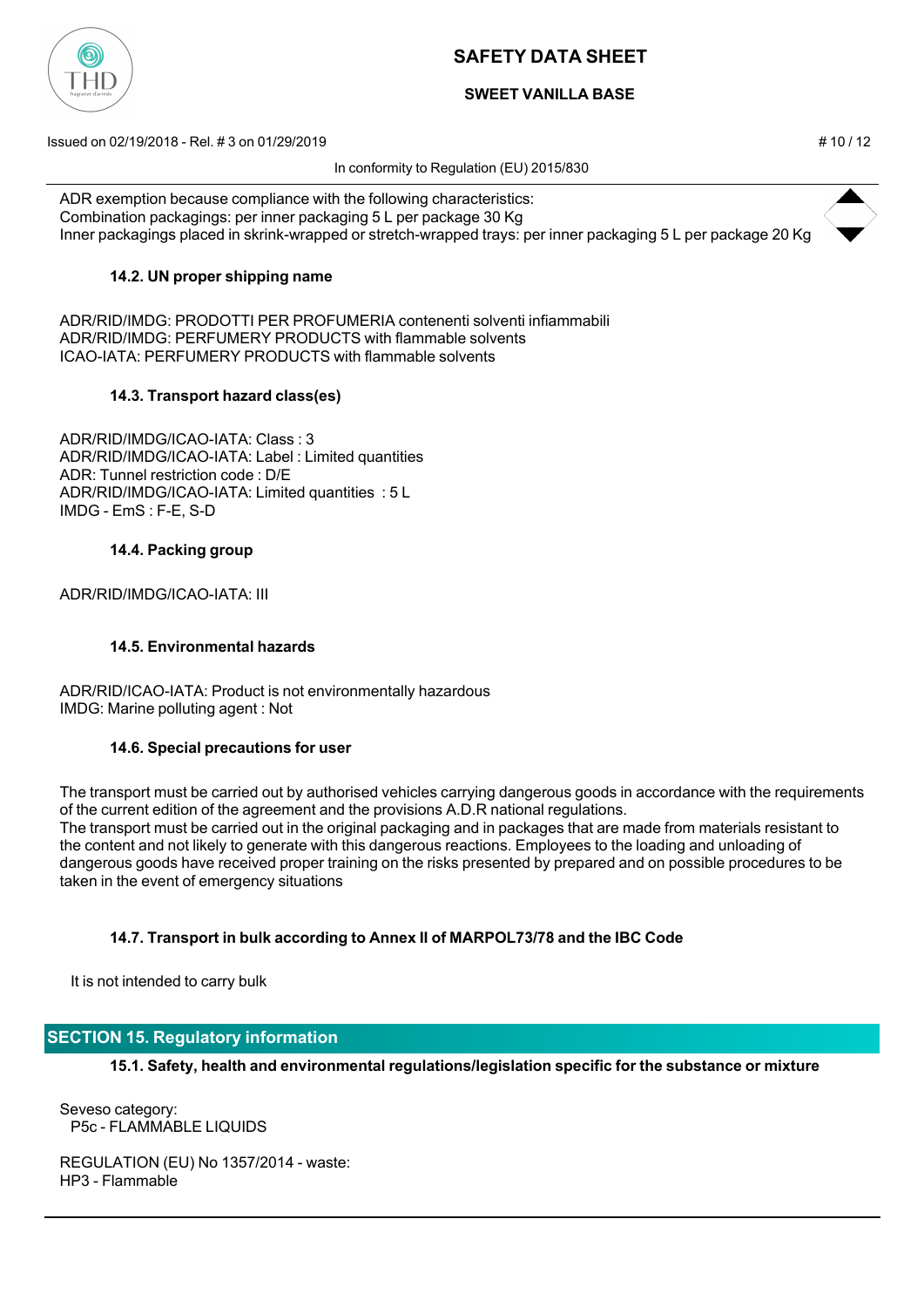

### **SWEET VANILLA BASE**

Issued on 02/19/2018 - Rel. # 3 on 01/29/2019 # 11 / 12

In conformity to Regulation (EU) 2015/830

#### **15.2. Chemical safety assessment**

The supplier has made an assessment of chemical safety

# **SECTION 16. Other information**

#### **16.1. Other information**

Description of the hazard statements exposed to point 3

- H319 = Causes serious eye irritation.
- H225 = Highly flammable liquid and vapour.
- H336 = May cause drowsiness or dizziness.
- H302 = Harmful if swallowed.
- H318 = Causes serious eye damage.
- H301 = Toxic if swallowed.
- H311 = Toxic in contact with skin.
- H331 = Toxic if inhaled.
- H400 = Very toxic to aquatic life.
- H412 = Harmful to aquatic life with long lasting effects.
- H226 = Flammable liquid and vapour.
- H315 = Causes skin irritation.
- H317 = May cause an allergic skin reaction.
- H410 = Very toxic to aquatic life with long lasting effects.
- H411 = Toxic to aquatic life with long lasting effects.

Classification based on data of all mixture components

#### GENERAL BIBLIOGRAPHY:

- Council Regulation (EC) 1907/2006 of the European Parliament (REACH)
- Regulation (EC) 1272/2008 of the European Parliament (CLP) and subsequent updates
- Council Regulation (EC) no 758/2013 of the European Parliament
- Regulation (EC) no 2015/830 of the European Parliament
- Regulation (EC) No 528/2012 European Parliament and subsequent updates
- Commission Regulation (EC) No 790/2009 of 10 August 2009
- Commission Regulation (EU) No 286/2011 of 10 March 2011
- Commission Regulation (EU) No 618/2012 of 10 July 2012
- Commission Regulation (EU) No 487/2013 of 8 May 2013
- Council Regulation (EU) No 517/2013 of 13 May 2013
- Commission Regulation (EU) No 758/2013 of 7 August 2013
- Commission Regulation (EU) No 944/2013 of 2 October 2013
- Commission Regulation (EU) No 605/2014 of 5 June 2014
- Commission Regulation (EU) 2015/491 of 23 March 2015
- Commission Regulation (EU) No 1297/2014 of 5 December 2014- Council Regulation (EC) 648/2004 of the European

### Parliament and subsequent updates

- The Merck Index
- Handling Chemical Safety
- Niosh Registry of Toxic Effects of Chemical Substances
- INRS Fiche Toxicologique
- Patty-Industrial Hygiene and Toxicology
- N.I. Sax-Dangerous properties of Industrial Materials-7 Ed., 1989

## Note to the user:

the information in this tab are based on knowledge available to us on the date of the latest version.

The user must ensure the fitness and completeness of the information in relation to the specific use of the product.

You should not interpret it as a guarantee of any specific property of the product.

For the use of the product does not fall under our direct control, the obligation of the user to observe under their own liability laws and regulations on hygiene and safety. Do not assume liability for improper use.